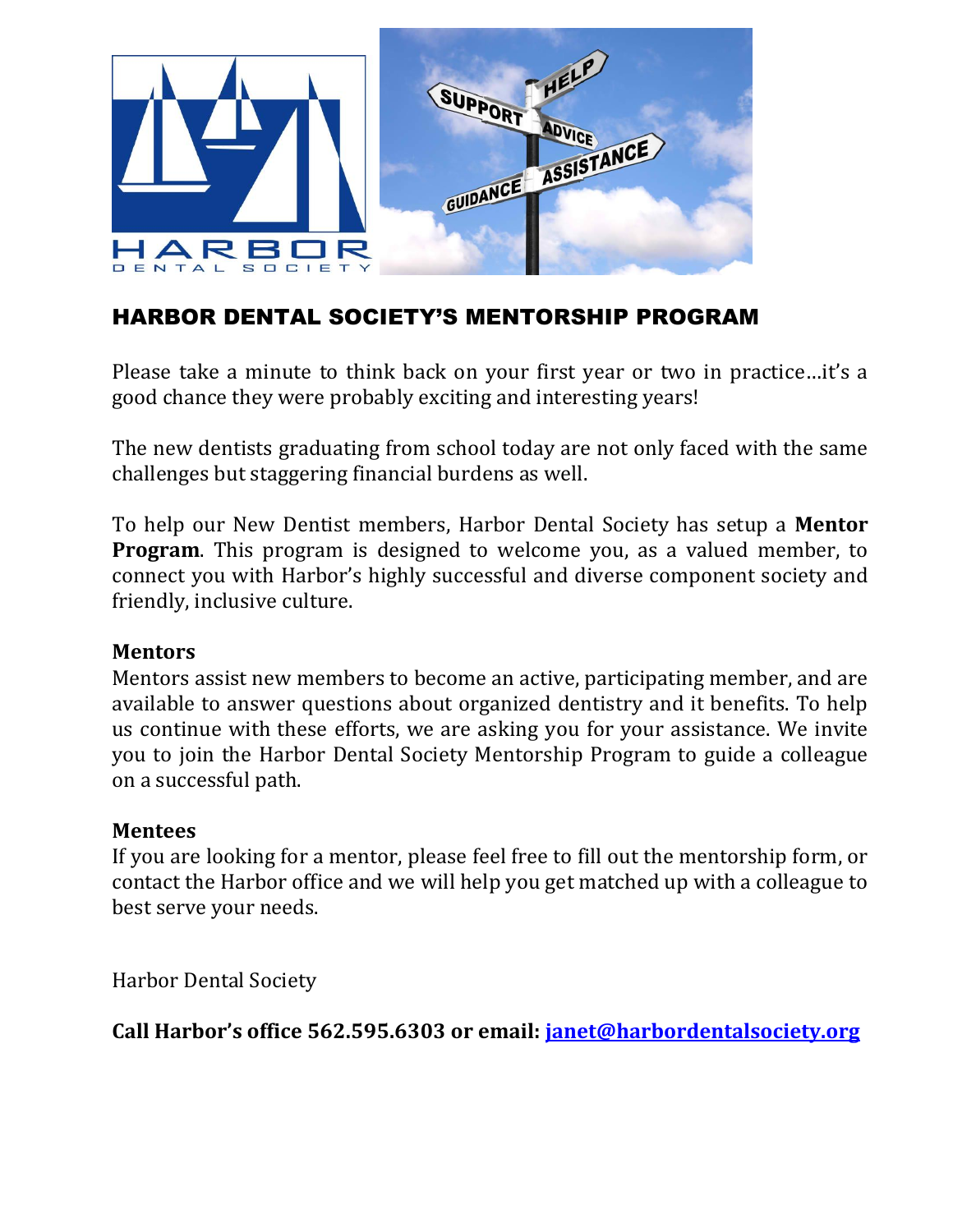## **Harbor Dental Society Mentorship Program**

### *On Being a Mentor*

### *What are my responsibilities as a Mentor?*

•Share your professional experiences with your mentee. You are not there necessarily to tell them what to do and what not to do.

•Be a colleague and friend. Communication is the basis for a successful transaction.

•Have an "open door" policy with your mentee. You may wish to invite him/her to your office to observe how your dental practice operates.

•Schedule regular meetings with your mentee. Informality can be a good thing, however, setting some goals and schedule helps to foster a sense of progress, achievement and, ultimately, value.

•If you and your mentee wish, you may extend your relationship. However, it is often useful to set some endpoint.

•Upon completion, encourage and assist your mentee in becoming a member of organized dentistry

•Don't expect to know all the answers. And it's okay not to know ALL the answers, you might learn something too!

#### **What if things just aren't working out with my mentee?**

•We understand that not all matches are meant to be. Feel free to calls us for tips or suggestions to try and improve your relationship.

•However, at any time, a mentor or mentee can request a different match.

#### **Benefits of being a Mentor**

•Sharing expertise, gaining new perspectives, providing satisfaction

•Giving back to the profession in a concrete way

•Playing an active role in the professions' future

•Getting something in return, e.g. staying appraised of the changes in dental education